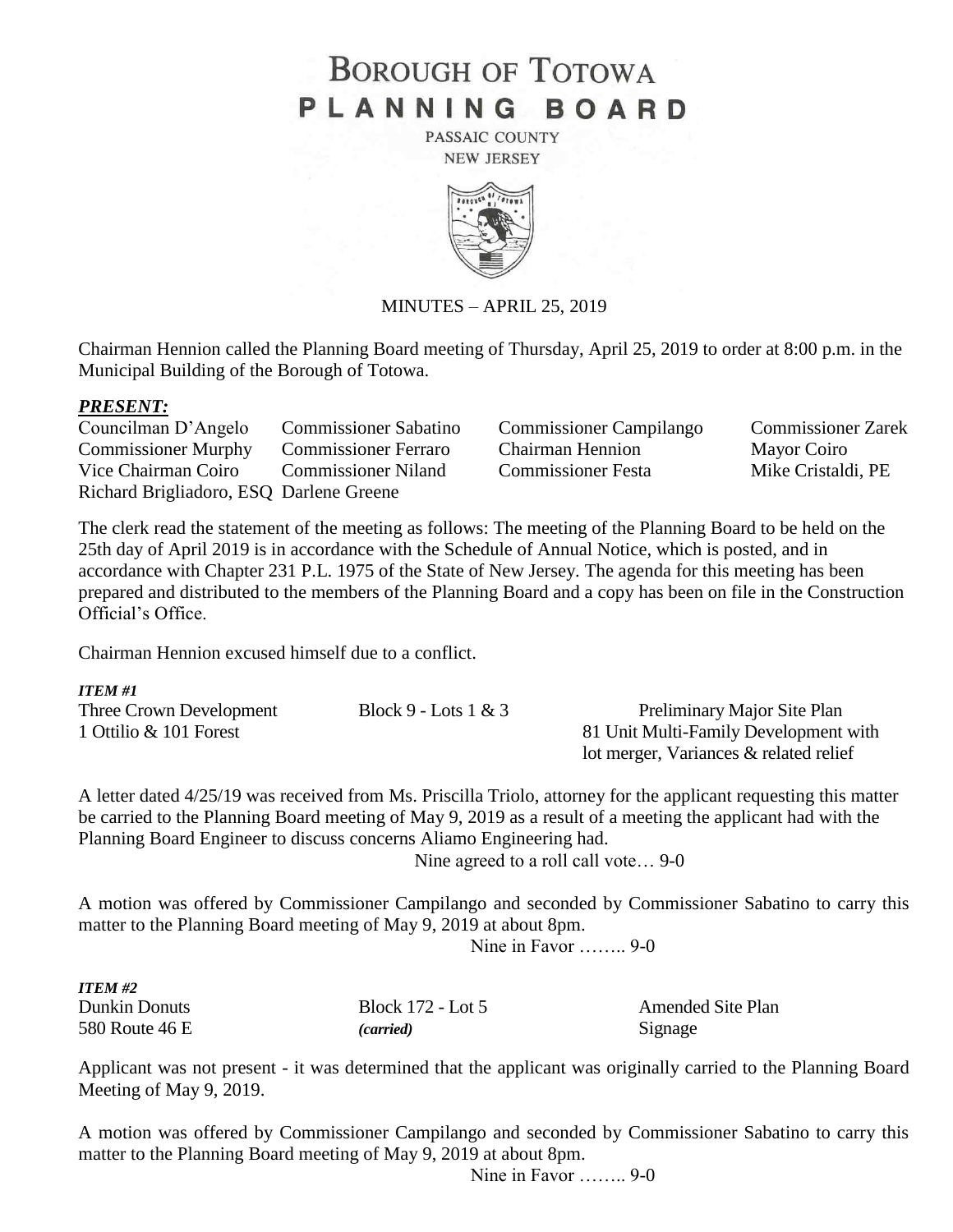#### PLANNING BOARD MEETING APRIL 25, 2019 MINUTES CONTINUED **PAGE 2**

*ITEM #3* Smart Tech Wireless Block 40- Lot 20 Minor Site Plan 179 Union Blvd Certificate of Use

*ITEM #4*

Mr. Rizek Khalifeh appeared requesting approval for the occupancy of approximately 1,250 sq. ft. of space to be used as a wholesale distributor of wireless devices and wireless accessories.

Chairman Hennion read a letter of intent into the record. The anticipated hours of operation will be 10:00 a.m. to 7:00 p.m. Monday through Saturday. The business will commence with two employees with the expectation that the business will grow to five employees. The Applicant has been allocated two parking spaces at this location.

Mr. Khalifeh testified that as to the nature of his business. Smart Tech Wireless specializes in the repair of wireless devices. The repair aspect of this business includes providing repair services to walk-in customers as well as wireless retail stores. The Applicant explained the nature of the repair services as including, but not being limited to, screen replacement, motherboard repair, charging port repair, headphone and speaker repair for all Iphone, Samsung, LG and Motorola devices.

With respect to signage, the Applicant will change the text on the existing projecting sign and existing building facade sign to reflect the name of the new business. The signs will be black and white in color. The proposed signs will be no larger than the existing signs.

A motion was offered by Commissioner Campilango and seconded by Commissioner Sabatino to approve the minor site plan as presented. This approval is subject to and contingent upon the following conditions and will be memorialized in a Resolution at a future date:

- 1. The construction of internal partitions, exits, entrances and fire safety devices are subject to and require the approval of the fire sub-code official, the fire inspector and the building inspector.
- 2. The applicant will supply the Chief of Police with an emergency contact list and will also obtain the approval of the Police Chief in regards to all alarms and security devices.
- 3. There will be no outside storage of equipment or materials.
- 4. The applicant will comply with the Totowa Sign Ordinance.

Nine agreed to a roll call vote… 9-0

| 11 C.W. #4              |                    |                 |
|-------------------------|--------------------|-----------------|
| Fleur d' Jannah Studios | Block 40 -- Lot 22 | Minor Site Plan |
| 239-241 Union Blvd      |                    |                 |
|                         |                    |                 |

Certificate of Use

Mrs Katherine Cornejo appeared requesting approval to occupy approximately 1,000 sq. ft. of space to accommodate a wedding/event coordinator bridal plaza business.

Chairman Hennion read a letter of intent into the record. The anticipated hours of operation will be Monday through Friday from 10:00 a.m. to 8:00 p.m. and on Saturday from 9:00 a.m. to 4:00 p.m. The business will have three employees.

Ms. Cornejo testified that she will be employed by the Applicants in regard to the operation. Ms. Cornejo testified as to the operation of the business. She stated that they will be assisting brides with fulfilling all the services that are needed for an event such as a wedding. The services consist of but are not limited to, photography, video, flowers, and other similar services. The Applicants will also provide displays of centerpieces and samples of products such as wedding albums, portraits, videos, flowers and the like.

With respect to signage, the Applicants will change the text on the existing building facade sign in order to reflect the name of the new business. The sign colors will be black and white. The Applicants also intend to install an awning which will be similarly black and white.